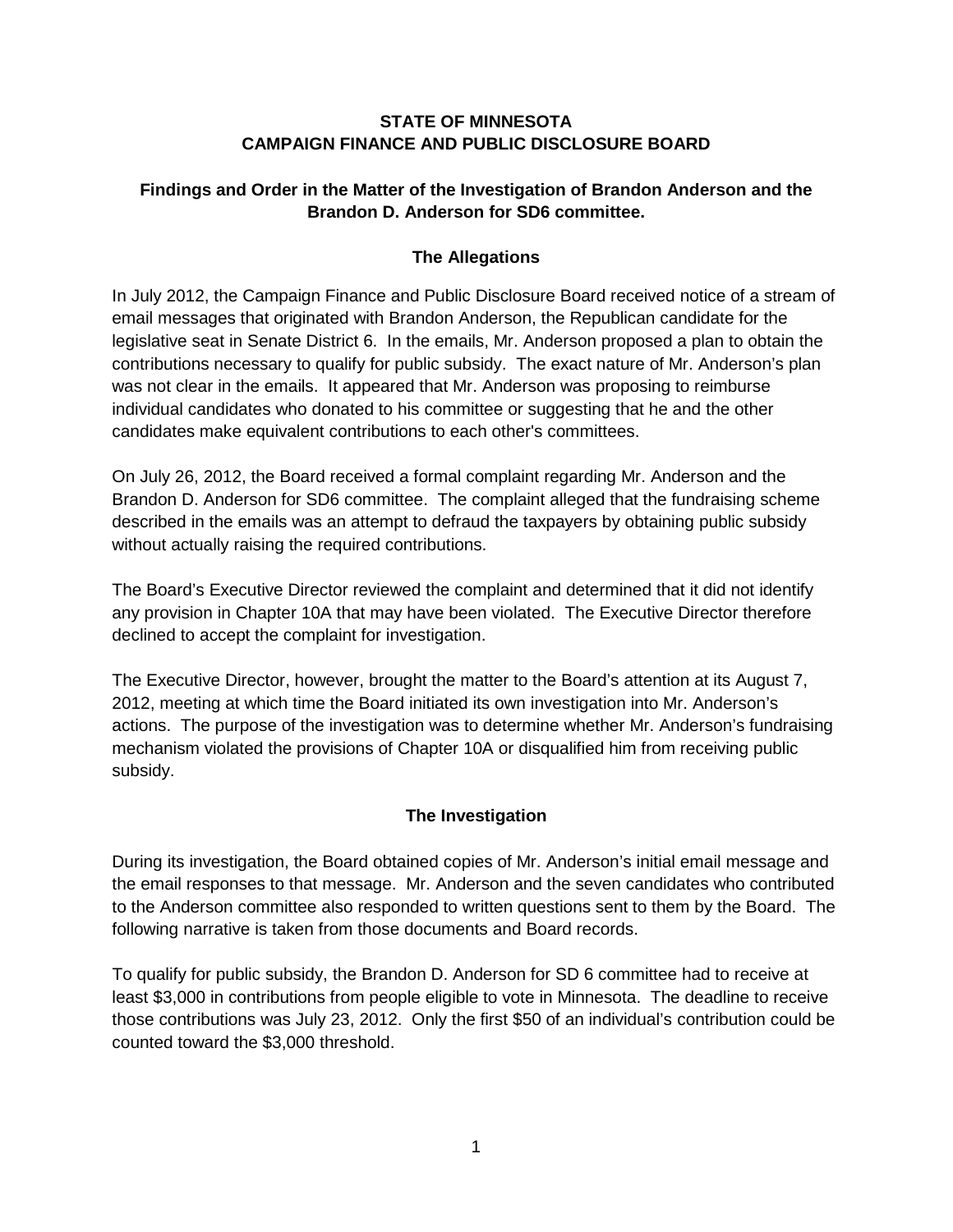On July 17, 2012, Mr. Anderson sent an email to the other Republican candidates for the state senate. Mr. Anderson began his email as follows, "Send me \$50 and I'll send you \$50. Simple. I am prepared to do such. I have the personal funds available."

Mr. Anderson explained that he was still \$800 short of the \$3,000 threshold needed to qualify for public subsidy and, due to personal and work commitments, he would not have the time necessary to raise those funds before the deadline. Mr. Anderson said that he got the idea to solicit donations from the other Republican candidates because they either were, or had been at some point, first-time candidates like himself and they all had a vested interested in electing other Republican legislators. Mr. Anderson then said, "So, send me \$50 and I'll send you \$50. Or if you have a spouse, go ahead and send \$100 and I'll return the same." Mr. Anderson concluded by saying "Checks or cash to 'Brandon D. Anderson for SD6'" and giving the address of his campaign committee.

Between July 17 and July 21, 2012, seven Republican candidates and five of their spouses made \$50 contributions to the Brandon D. Anderson for SD6 committee using personal funds. Mr. Anderson had made a \$50 personal contribution to one of these donors prior to his July 17 email and did not make any additional contributions to this donor. However, Mr. Anderson made contributions using personal funds to the principal campaign committees of five of the seven donors after his committee received their contributions in response to his email. Mr. Anderson's contribution to each of these principal campaign committees matched the amount that the candidate and that candidate's spouse had given to the Anderson committee.

Three of the five candidate committees promptly returned Mr. Anderson's contribution. One candidate committee kept Mr. Anderson's \$50 donation; the other kept Mr. Anderson's \$100 donation. There is no evidence that Mr. Anderson reimbursed any individual for a donation to the Anderson committee.

Board staff routinely conducts targeted audits of the contribution records of candidates who raised only 10% more in cash contributions from individuals than the amount required to qualify for public subsidy. The audit threshold for a state senate candidate is \$3,300. The Brandon D. Anderson for SD6 committee reported raising \$3,058.53 in cash contributions from individuals. The Board therefore audited the Anderson committee's contribution records prior to this investigation. After examining the committee's financial records, Board staff concluded that the Anderson committee had raised the contributions necessary to qualify for public subsidy.

#### **Board Analysis**

The Board has the authority under Minnesota Statutes section 10A.02, subdivision 10, to investigate any matter related to the statements and reports that must be filed with it under Chapter 10A. The first issue raised by Mr. Anderson's fundraising mechanism is whether the donations that the Anderson committee received from the other candidates can be counted toward the contribution threshold needed to qualify for public subsidy.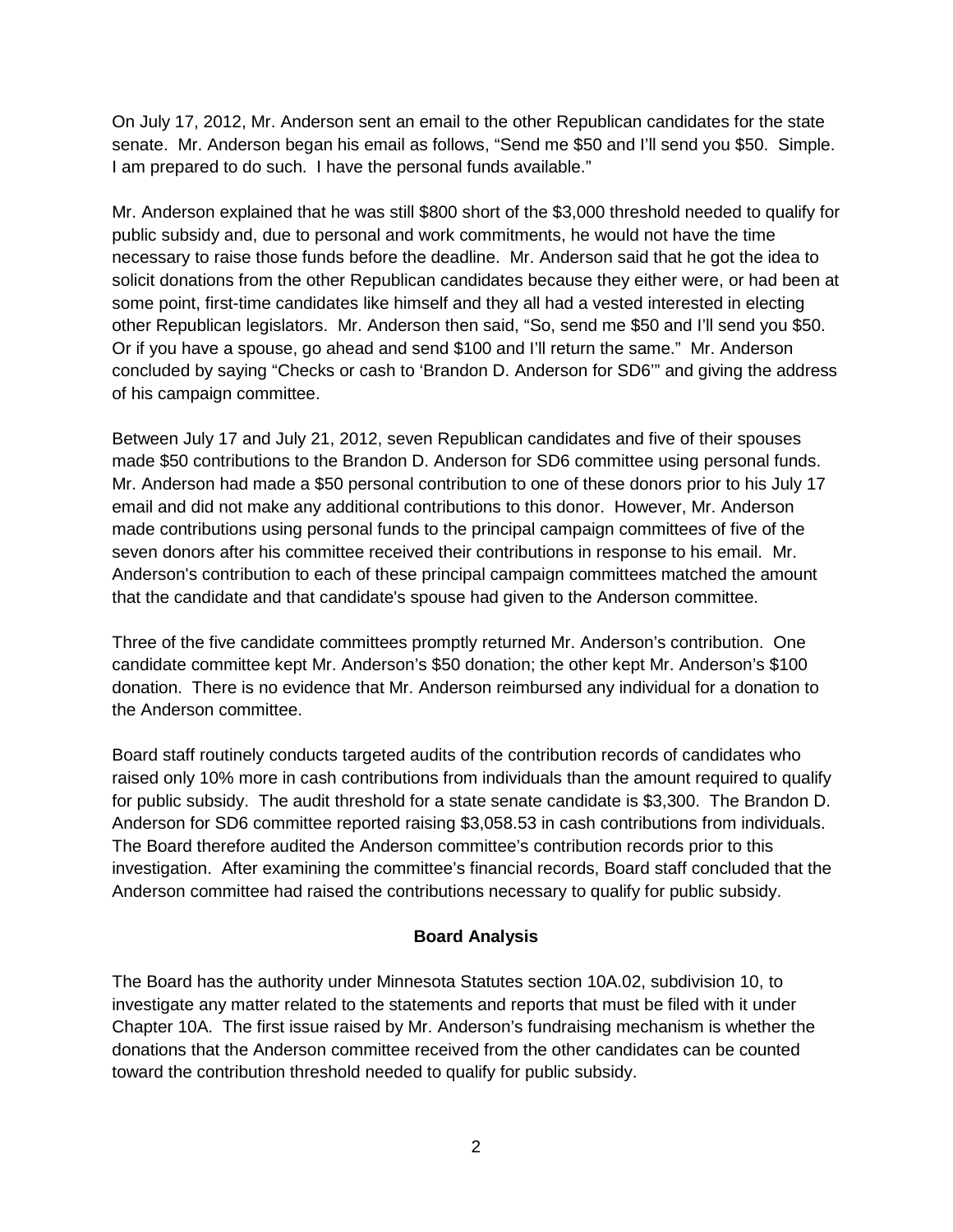Minnesota Statutes section 10A.323 provides that to be eligible to receive public subsidy,

a candidate or the candidate's treasurer must file an affidavit with the Board stating that between January 1 of the previous year and the cutoff date for transactions included in the report of receipts and expenditures due before the primary election the candidate has accumulated contributions from persons eligible to vote in this state in at least the amount indicated for the office sought, counting only the first \$50 received from each contributor.

The amount required to qualify for public subsidy for a state senate candidate is \$3,000.

In the present case, the Anderson committee received \$600 of the required \$3,000 threshold amount from the personal funds of other candidates or their spouses. Nothing in Minnesota Statutes section 10A.323 prohibits a candidate from counting a contribution from another candidate or a candidate's spouse toward the threshold required to qualify for public subsidy. Instead, the only requirement in the statute is that the contribution be from a person eligible to vote in Minnesota. There is nothing in the record that suggests that any of the donating candidates or their spouses were not eligible to vote in this state. Consequently, Mr. Anderson did not violate section 10A.323 by counting donations from other candidates or their spouses toward the contribution threshold needed to qualify for public subsidy.

Chapter 10A requires a candidate to raise a specified amount through small contributions from eligible voters in order to qualify for public subsidy. The purpose of this requirement is to ensure that a candidate has at least a minimal amount of voter support before state public subsidy money will be provided to assist in that candidate's election effort. Although an exchange of contributions between candidates does not violate Chapter 10A, it is inconsistent with this purpose. Nevertheless, if such contributions are to be excluded from those that qualify a candidate for public subsidy, it would be up the legislature to implement a statutory change.

The second issue raised by Mr. Anderson's fundraising mechanism is whether this scheme circumvented any provisions in Chapter 10A. Minnesota Statutes section 10A.29 states, "An individual or association that attempts to circumvent this chapter by redirecting a contribution through, or making a contribution on behalf of, another individual or association is guilty of a gross misdemeanor and subject to a civil penalty imposed by the board of up to \$3,000."

If the facts in this case had shown that Mr. Anderson had given money to any individual in return for that individual's contribution to the Anderson campaign, that reimbursement would have been circumvention in violation of section 10A.29 because Mr. Anderson would have been redirecting his own money to his own committee through a third-party contributor.

Instead of returning money to the individual who contributed to the Anderson campaign, however, Mr. Anderson contributed money to that individual's campaign committee. The recipient campaign committee is an entity closely aligned with the contributing candidate and Mr. Anderson's contribution arguably provided an indirect benefit to that individual candidate.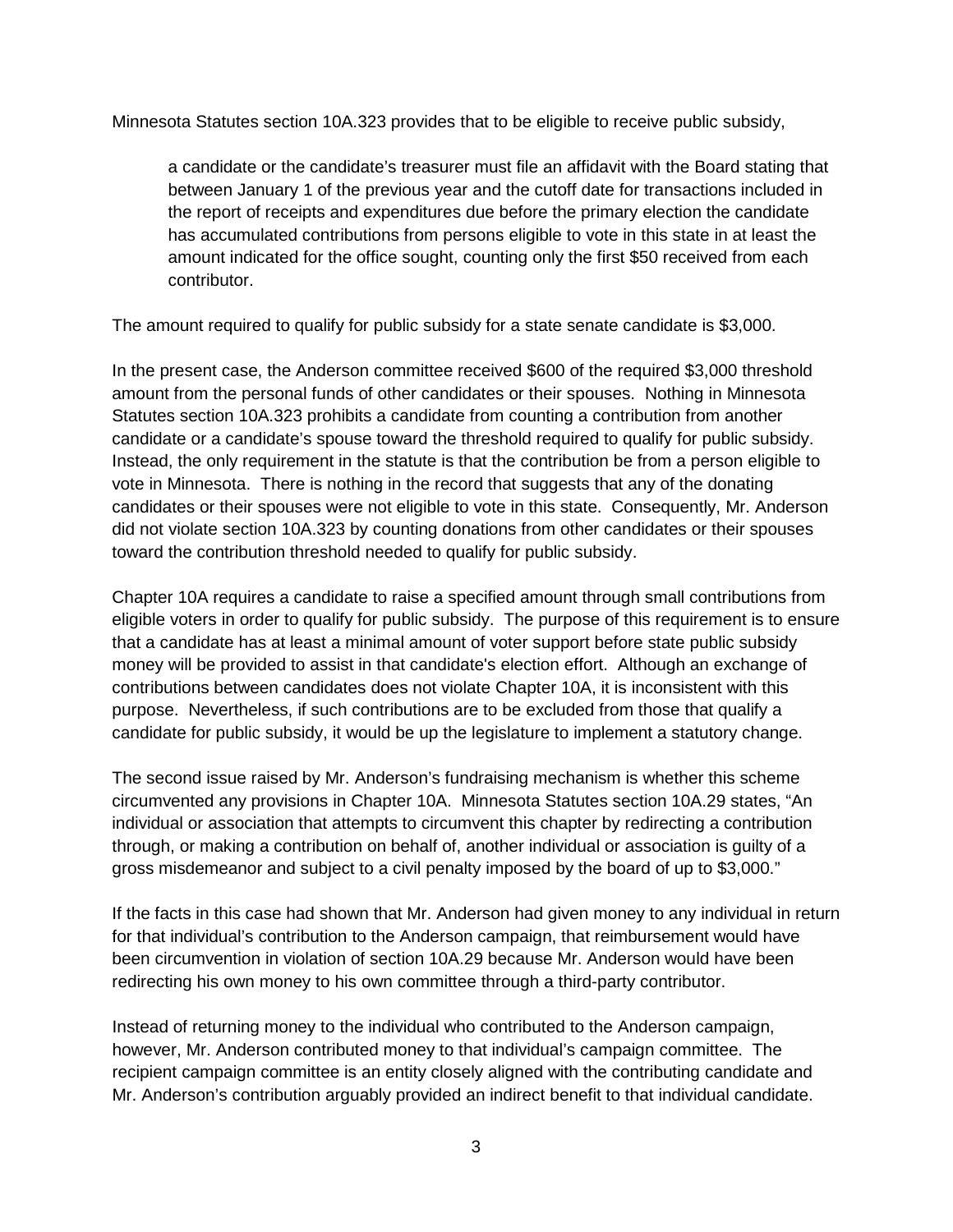Under Minnesota Statutes section 211B.12, however, money given to a candidate's committee can be used only for purposes reasonably related to the conduct of an election campaign or for a noncampaign disbursement as defined in Chapter 10A. Because this statute strictly limits how the candidate's committee could use Mr. Anderson's contribution, that contribution cannot be considered a return of contribution to the contributing individual, or a redirection of a contribution through that individual. Mr. Anderson's fundraising mechanism therefore did not constitute circumvention under section 10A.29.

### **Based on the evidence before it and the above analysis the Board makes the following:**

### **Finding Concerning Probable Cause**

There is no probable cause to find that Brandon Anderson or the Brandon D. Anderson for SD6 committee violated Minnesota Statutes sections 10A.29 or 10A.323.

#### **Based on the above Findings, the Board issues the following:**

#### **ORDER**

The Board investigation of this matter is concluded and hereby made a part of the public records of the Board pursuant to Minnesota Statutes section 10A.02, subdivision 11.

Dated: May 7, 2013 /s/ Andrew M. Luger

Andrew M. Luger, Chair Campaign Finance and Public Disclosure Board